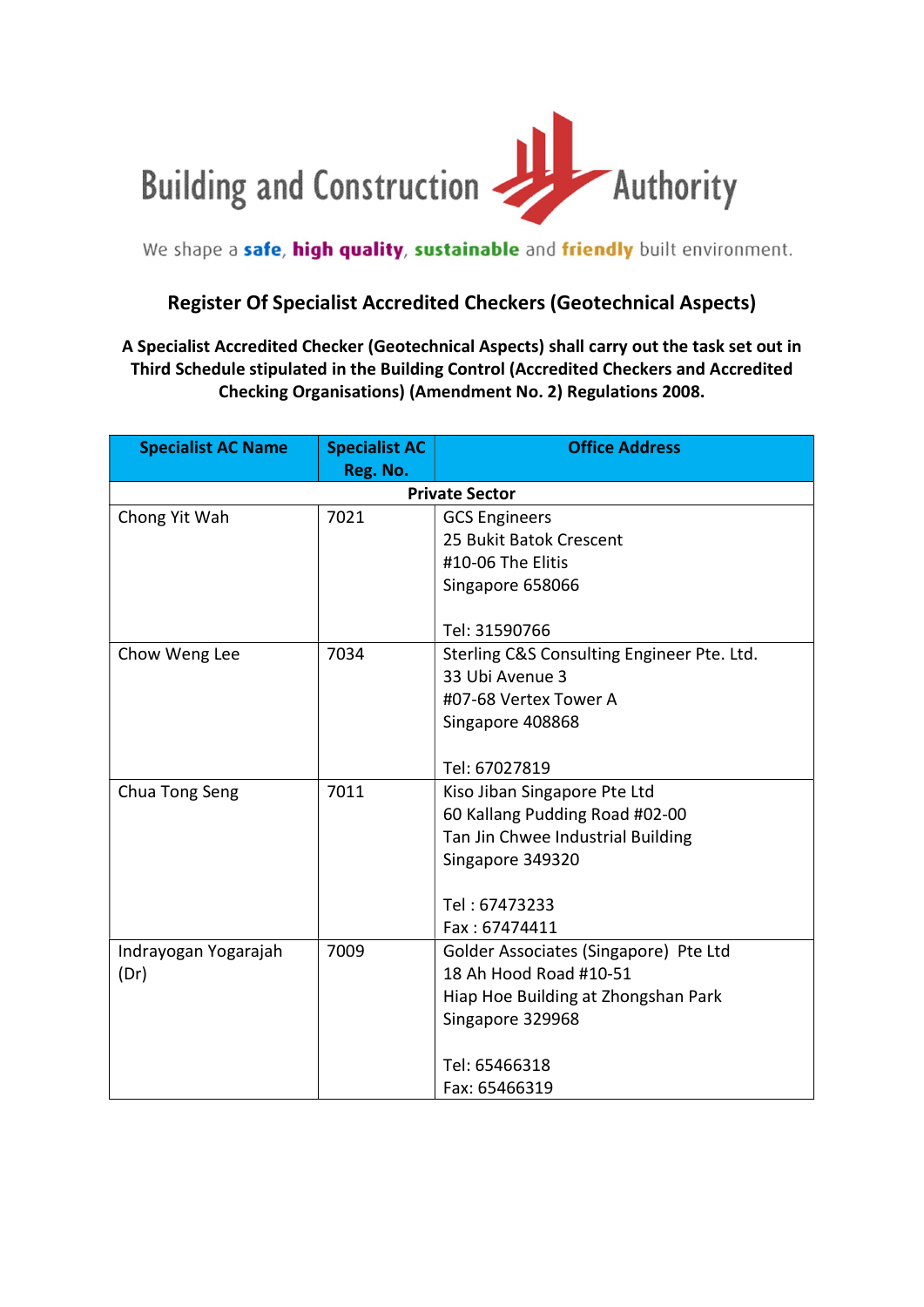| <b>Specialist AC Name</b> | <b>Specialist AC</b><br>Reg. No. | <b>Office Address</b>                                     |
|---------------------------|----------------------------------|-----------------------------------------------------------|
| Kam Mun Wai               | 7018                             | Meinhardt (Singapore) Pte Ltd                             |
|                           |                                  | 168 Jalan Bukit Merah,                                    |
|                           |                                  | #09-01 Connection One                                     |
|                           |                                  | Singapore 150168                                          |
|                           |                                  |                                                           |
|                           |                                  | Tel: 63779238                                             |
|                           |                                  | Fax: 62740788                                             |
| Kho Chza Main             | 7032                             | <b>CPG Consultants Pte Ltd</b>                            |
|                           |                                  | 1 Gateway Drive                                           |
|                           |                                  | #25-01, Westgate Tower,                                   |
|                           |                                  | Singapore 608531                                          |
|                           |                                  |                                                           |
|                           |                                  | Tel: 63574166                                             |
|                           |                                  | Fax: 63574599                                             |
| Khoo Kok Sing             | 7015                             | <b>KTP Consultants Pte Ltd</b>                            |
|                           |                                  | 168 Jalan Bukit Merah                                     |
|                           |                                  | #01-01 Connection One                                     |
|                           |                                  | Singapore 150168                                          |
|                           |                                  |                                                           |
|                           |                                  | Tel: 68397412                                             |
|                           |                                  | Fax: 62738454                                             |
| Kwan Choon Shien,         | 7027                             | <b>KTP Consultants Pte Ltd</b>                            |
| Stephen                   |                                  | 168 Jalan Bukit Merah                                     |
|                           |                                  | #01-01 Connection One                                     |
|                           |                                  | Singapore 150168                                          |
|                           |                                  |                                                           |
|                           |                                  | Tel: 68397410<br>Fax: 62738454                            |
|                           |                                  |                                                           |
| Lau Wei Hing              | 7033                             | <b>Emerald Asia Consulting Pte Ltd</b><br>16 Jalan Kilang |
|                           |                                  | #03-03 Hoi Hup Building                                   |
|                           |                                  | Singapore 159416                                          |
|                           |                                  |                                                           |
|                           |                                  | HP: 98806634                                              |
| Lee Kah Chan              | 7006                             | Geoconsult Asia Singapore Pte Ltd                         |
|                           |                                  | No 5 Jalan Kilang Barat                                   |
|                           |                                  | #08-06 Petro Centre                                       |
|                           |                                  | Singapore 159349                                          |
|                           |                                  |                                                           |
|                           |                                  | Tel: 62940393                                             |
|                           |                                  | Fax: 62943263                                             |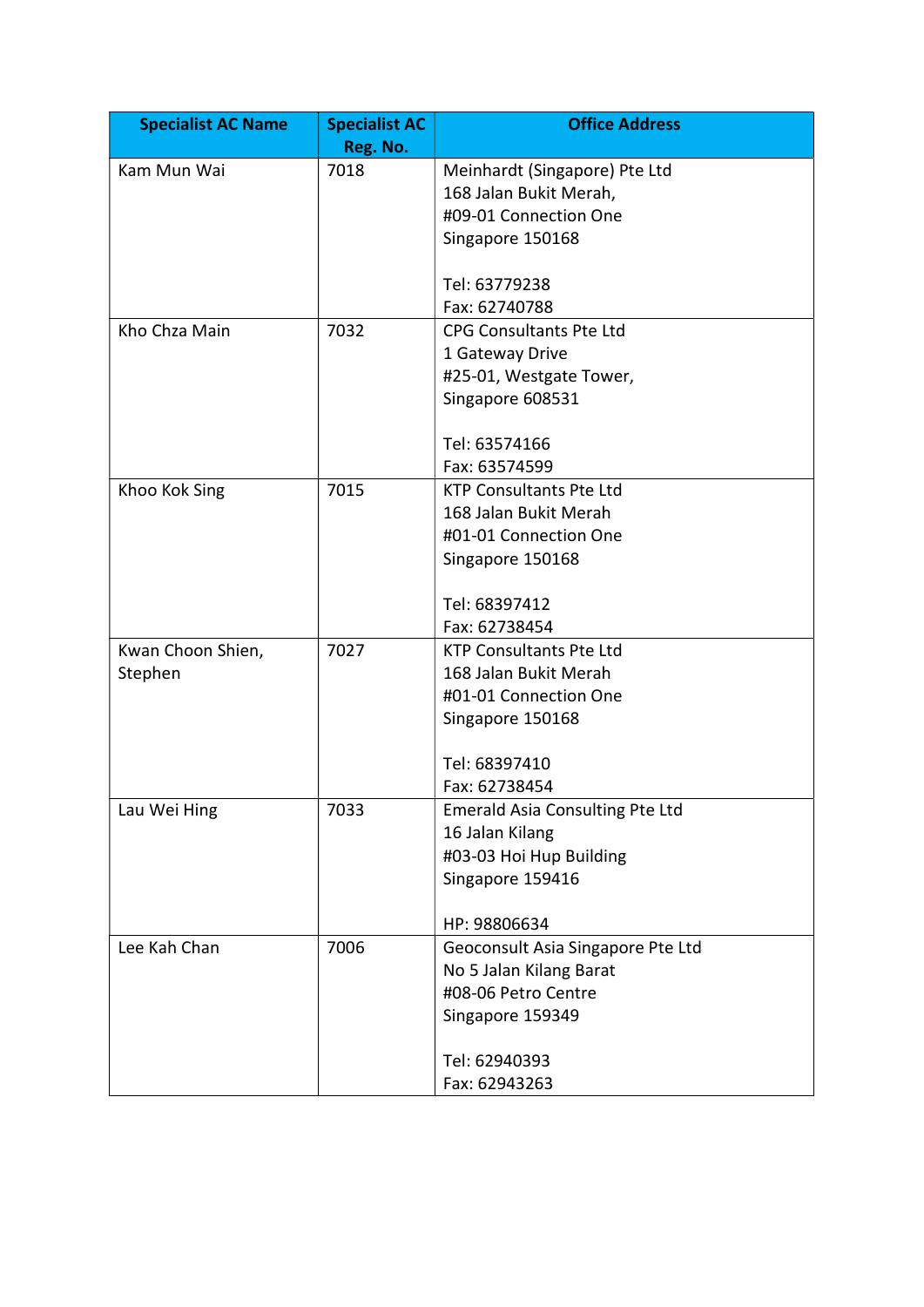| <b>Specialist AC Name</b> | <b>Specialist AC</b> | <b>Office Address</b>                       |
|---------------------------|----------------------|---------------------------------------------|
|                           | Reg. No.             |                                             |
| Lim Kia Wee               | 7035                 | TERS Consulting Pte Ltd                     |
|                           |                      | 116 Changi Road                             |
|                           |                      | #04-11 WIS@Changi                           |
|                           |                      | Singapore 419718                            |
|                           |                      | Tel: 67482273                               |
|                           |                      | Fax: 67491087                               |
| Lim Kim Cheong            | 7008                 | Lim Kim Cheong Consultants                  |
|                           |                      | 5001 Beach Road #06-12                      |
|                           |                      | Golden Mile Complex                         |
|                           |                      | Singapore 199588                            |
|                           |                      |                                             |
|                           |                      | Tel: 62926377                               |
|                           |                      | Fax: 62933602                               |
| Lim Pen Ann, Kenny        | 7010                 | T.Y. Lin International Pte. Ltd.            |
|                           |                      | The Strategy, Tower 1                       |
|                           |                      | 2 International Business Park #06-08        |
|                           |                      | Singapore 609930                            |
|                           |                      | Tel: 62783383                               |
| Lim Peng Hong             | 7013                 | PH Consulting Pte Ltd                       |
|                           |                      | 28 Sin Ming Lane                            |
|                           |                      | #06-135, Midview City                       |
|                           |                      | Singapore 573972                            |
|                           |                      |                                             |
|                           |                      | Tel: 63533392                               |
|                           |                      | Fax: 63543639                               |
| Long Wenjiu               | 7039                 | <b>CCCC-SJ Pte Ltd</b>                      |
|                           |                      | 168 Jalan Bukit Merah Connection One #01-01 |
|                           |                      | Singapore 150168                            |
|                           |                      |                                             |
|                           |                      | Tel: 6248-1288                              |
| Lim Thian Loke            | 7014                 | <b>CPG Consultant Pte Ltd</b>               |
|                           |                      | 1 Gateway Drive                             |
|                           |                      | #25-01 Westgate Tower                       |
|                           |                      | Singapore 608531                            |
|                           |                      |                                             |
|                           |                      | Tel: 63574166                               |
| Ng Peng Boon              | 7004                 | <b>KCL Consultants Pte Ltd</b>              |
|                           |                      | No 2 Kallang Avenue                         |
|                           |                      | #08-21 CT Hub                               |
|                           |                      | Singapore 339407                            |
|                           |                      |                                             |
|                           |                      | Tel: 63482501                               |
|                           |                      | Fax: 63486873                               |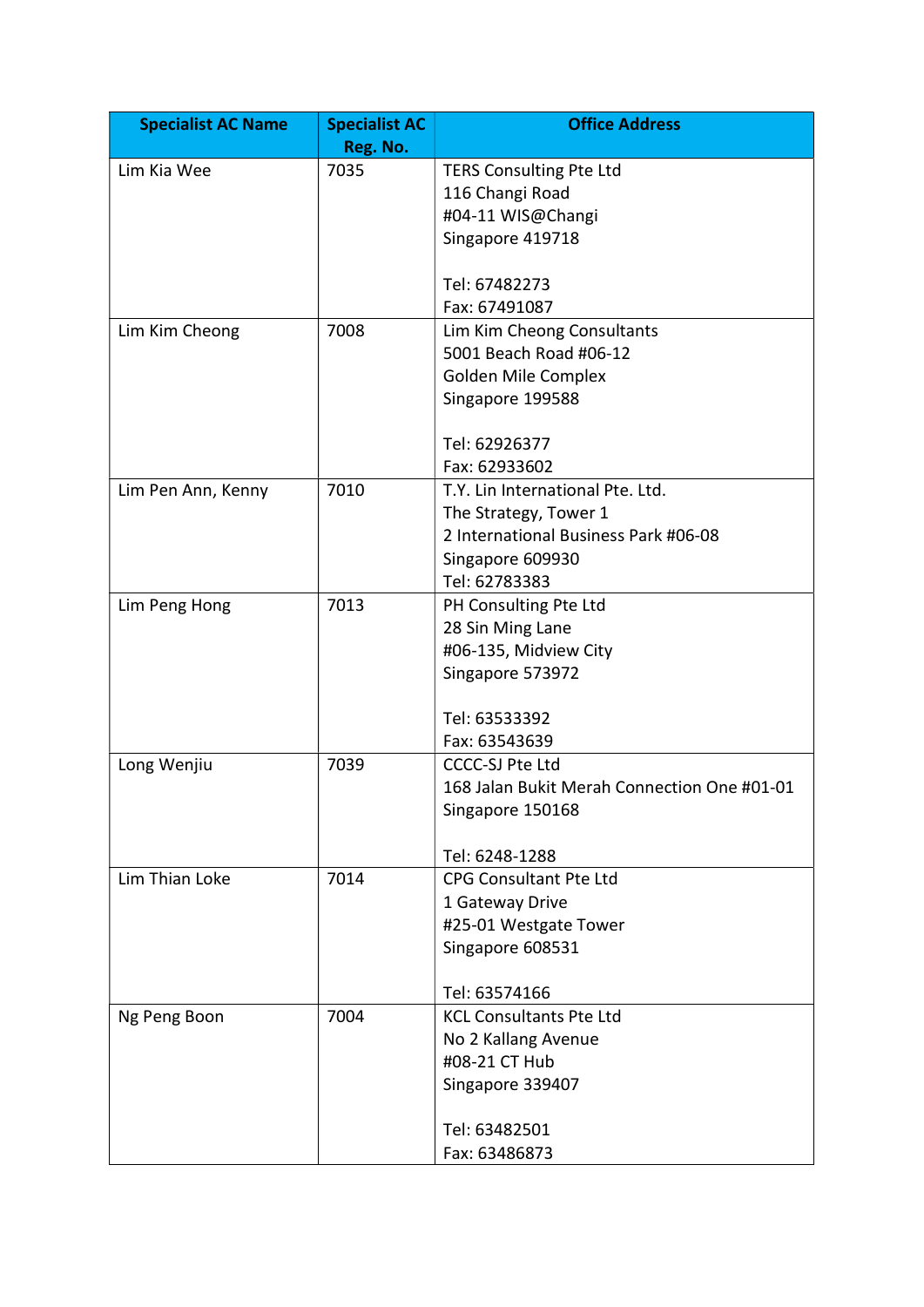| <b>Specialist AC Name</b> | <b>Specialist AC</b> | <b>Office Address</b>                         |
|---------------------------|----------------------|-----------------------------------------------|
|                           | Reg. No.             |                                               |
| Niu Jianxin               | 7030                 | <b>GeoAlliance Consultants Pte Ltd</b>        |
|                           |                      | 33 Ubi Ave 3                                  |
|                           |                      | #05-11 Vertex Tower B                         |
|                           |                      | Singapore 40886                               |
|                           |                      |                                               |
|                           |                      | Tel: 62689958                                 |
| Ooi Poh Hai               | 7038                 | Fax: 67228662<br>A-TERRA Consultants Pte Ltd  |
|                           |                      | 6 Raffles Boulevard                           |
|                           |                      | #03-308 Marina Square                         |
|                           |                      | Singapore 039594                              |
|                           |                      |                                               |
|                           |                      | Tel: 6687-5786                                |
| Oskar Sigl (Dr)           | 7020                 | Geoconsult Asia Singapore Pte Ltd             |
|                           |                      | No 5 Jalan Kilang Barat #08-06                |
|                           |                      | Petro Centre                                  |
|                           |                      | Singapore 159349                              |
|                           |                      | Tel: 62940393                                 |
|                           |                      | Fax: 62943263                                 |
| Poh Kong Beng             | 7012                 | Bureau Veritas Buildings & Infrastructure Pte |
|                           |                      | Ltd                                           |
|                           |                      | 2 Toh Tuck Ling #02-00                        |
|                           |                      | Singapore 596225                              |
|                           |                      |                                               |
|                           |                      | Tel: 6235-9951                                |
| Soh Seng Siong            | 7001                 | WSP Consultancy Pte Ltd                       |
|                           |                      | 300 Beach Road                                |
|                           |                      | #05-00 The Concourse                          |
|                           |                      | Singapore 199555                              |
|                           |                      | Tel: 65337333                                 |
| <b>Tan Chin Gee</b>       | 7017                 | <b>CKMbT International Pte Ltd</b>            |
|                           |                      | 229 Mountbatten Road                          |
|                           |                      | #01-23 Mountbatten Square                     |
|                           |                      | Singapore 398007                              |
|                           |                      |                                               |
|                           |                      | Tel: 9023-7298                                |
| Teo Pei Ling              | 7037                 | <b>TPL Geotechincal Consultants</b>           |
|                           |                      | 19 Marine Terrace                             |
|                           |                      | 10-142                                        |
|                           |                      | <b>Marine Terrace Breeze</b>                  |
|                           |                      | Singapore 440019                              |
|                           |                      | Tel: 93589930                                 |